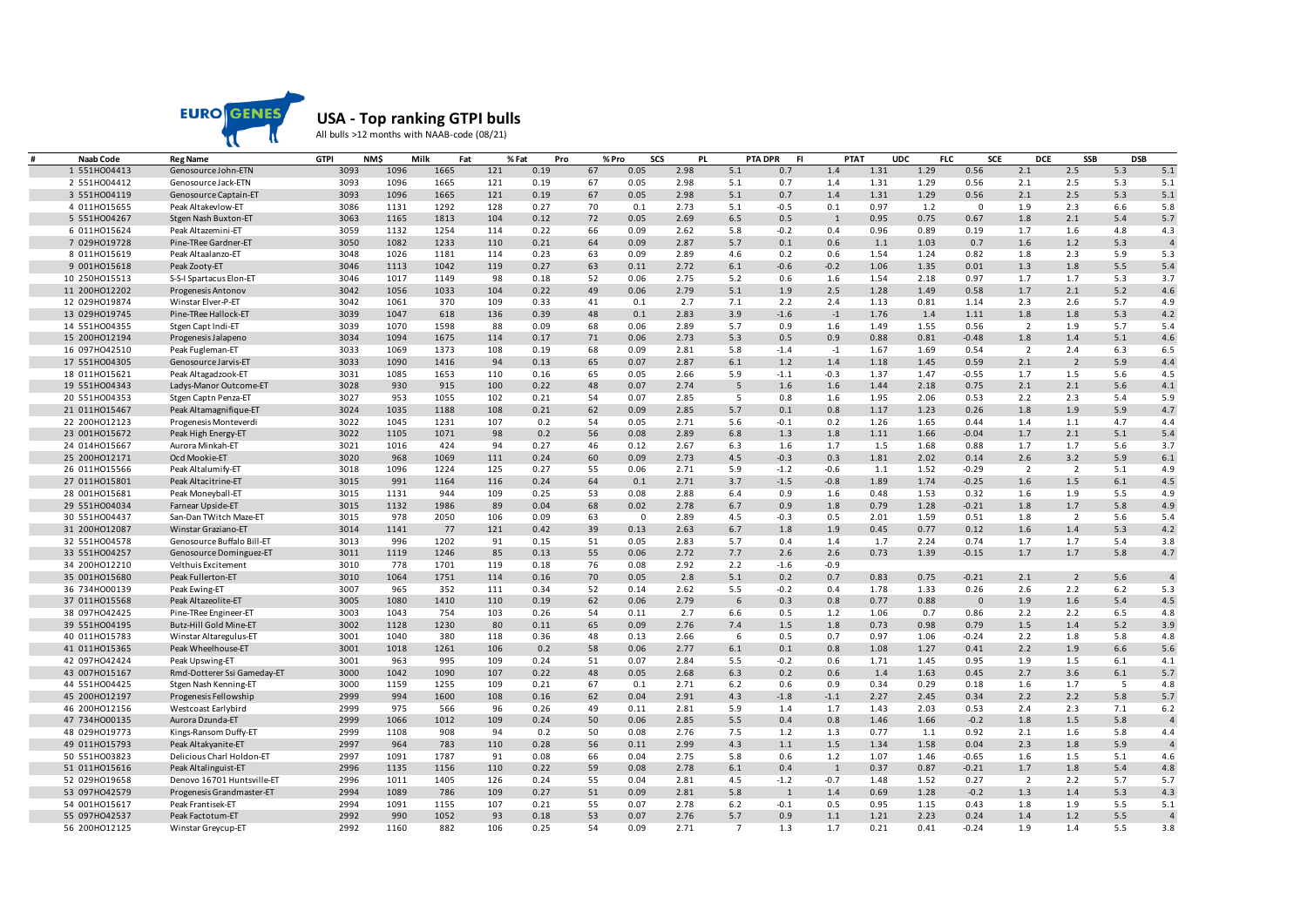| 57 029H019555  | Denovo 16429 Hercules-ET    | 2992 | 1123 | 921  | 123 | 0.3  | 52 | 0.08 | 2.73 | 5.7     | $-1$                    | $-0.6$         | 0.98 | 1.29                    | $\Omega$     | $\overline{2}$ | 1.9            | 5.4   | 3.6            |
|----------------|-----------------------------|------|------|------|-----|------|----|------|------|---------|-------------------------|----------------|------|-------------------------|--------------|----------------|----------------|-------|----------------|
| 58 200HO09634  | Sandy-Valley End-All-ET     | 2992 | 928  | 1110 | 120 | 0.27 | 62 | 0.09 | 2.81 | 3.2     | $-1.4$                  | $-0.9$         | 1.86 | 1.94                    | 0.19         | 2.8            | 2.9            | 5.9   | 5.2            |
| 59 029H019518  | Winstar Mendel-P-ET         | 2992 | 1059 | 891  | 134 | 0.34 | 51 | 0.08 | 2.9  | 3.9     | $-0.5$                  | 0.2            | 0.67 | 1.3                     | $-0.18$      | 1.7            | 1.1            | 5.4   | 3.8            |
| 60 200HO11945  | Ladys-Manor Overview-ET     | 2991 | 880  | 342  | 95  | 0.29 | 31 | 0.07 | 2.65 | 6.3     | $\overline{\mathbf{3}}$ | 2.8            | 1.7  | 2.19                    | 0.52         | 2.3            | 2.7            | 6     | 5.5            |
| 61 250HO15664  | Plain-Knoll Revolution-ET   | 2990 | 947  | 1080 | 88  | 0.16 | 51 | 0.06 | 2.71 | 6.5     | $-0.6$                  | $-0.2$         | 2.12 | 2.18                    | 1.13         | 2.4            | 2.2            | 6     | 4.4            |
|                |                             |      |      |      | 104 |      |    |      |      |         | $-0.9$                  |                | 1.32 | 0.85                    |              |                | 2.4            |       | $\overline{5}$ |
| 62 551H003957  | Stgen Nash Sporty-ET        | 2990 | 1059 | 1670 |     | 0.13 | 73 | 0.07 | 2.75 | 5.1     |                         | $-0.4$         |      |                         | 0.62         | 2.3            |                | 6.2   |                |
| 63 007H015514  | S-S-I Maximus Victor-ET     | 2988 | 981  | 1522 | 100 | 0.14 | 59 | 0.04 | 2.84 | $5.7$   | $-0.4$                  | $\mathbf{0}$   | 1.58 | 1.81                    | 0.36         | 2.6            | 2.5            | $6.2$ | $6.1\,$        |
| 64 551H004121  | Genosource Jericho-ET       | 2988 | 962  | 1722 | 115 | 0.16 | 70 | 0.06 | 2.88 | 3.9     | $-2.8$                  | $-1.9$         | 1.77 | 1.59                    | 0.91         | 1.6            | 1.5            | 5.8   | 5.2            |
| 65 001H015562  | Peak Scotus-ET              | 2986 | 1045 | 1069 | 115 | 0.25 | 57 | 0.08 | 2.9  | 4.4     | $-0.4$                  | 0.2            | 1.03 | 1.16                    | 0.52         | 1.9            | 2.2            | 5.5   | 4.3            |
| 66 007H015721  | Cookiecutter Harrisenna-ET  | 2986 | 942  | 1160 | 97  | 0.18 | 59 | 0.08 | 2.72 | 5.1     | $-0.4$                  | $-0.1$         | 1.83 | 1.64                    | 0.9          | $\overline{2}$ | 1.7            | 6.2   | 4.6            |
| 67 014H015582  | Clear-Echo Max Mashak-ET    | 2986 | 1039 | 1726 | 88  | 0.07 | 58 | 0.01 | 2.84 | 6.4     | 0.5                     | 0.8            | 1.35 | 1.83                    | 0.53         | $\overline{2}$ | $\overline{2}$ | 5.2   | 4.6            |
| 68 001H015515  | Peak Pendulum-ET            | 2985 | 1129 | 1014 | 101 | 0.21 | 53 | 0.07 | 2.87 | 6.9     | 2.2                     | 2.4            | 0.63 | 0.63                    | $-0.18$      | 1.4            | 1.3            | 5     | 3.2            |
| 69 007H015583  | Clear-Echo Max Kashton-ET   | 2985 | 1116 | 968  | 111 | 0.25 | 44 | 0.05 | 2.6  | 7.2     | $\mathbf 0$             | 0.7            | 0.21 | 1.6                     | 0.26         | 1.7            | 2.2            | 5.5   | 5.4            |
| 70 007H015465  | Plain-Knoll Crusher-ET      | 2982 | 962  | 484  | 120 | 0.36 | 54 | 0.14 | 2.92 | 4.7     | $-0.8$                  | $\mathbf{0}$   | 1.6  | 0.8                     | 0.56         | 2              | 2.1            | 6.3   | 5.2            |
| 71 515H000382  | Aquila Aristocrat Star      | 2981 | 897  | 1124 | 95  | 0.18 | 53 | 0.06 | 2.63 | 5.6     | 0.7                     | 1.2            | 1.72 | 1.85                    | $-0.29$      | 2.6            | 2.2            | 6.5   | 4.6            |
| 72 200HO12158  | Westcoast Midmarch          | 2981 | 884  | 158  | 98  | 0.33 | 41 | 0.13 | 2.7  | 5.2     | 1.7                     | 1.7            | 1.78 | 2.01                    | 0.84         | 2.2            | 2.4            | 6.1   | 4.8            |
|                |                             |      |      |      |     |      |    |      |      |         |                         |                |      |                         |              |                |                |       |                |
| 73 001H015742  | Peak Big Hype-ET            | 2981 | 1005 | 608  | 98  | 0.26 | 42 | 0.08 | 2.73 | 5.9     | 1.6                     | 2.2            | 1.3  | 1.44                    | 0.7          | 2.2            | $\overline{2}$ | 6.3   | $5.2$          |
| 74 029H019712  | Fb 397915 Heroic Piazza-ET  | 2981 | 992  | 751  | 128 | 0.34 | 47 | 0.08 | 2.93 | 3.8     | $-1.3$                  | $-0.7$         | 1.35 | 1.65                    | 0.65         | 1.6            | 2.2            | 5.2   | 4.2            |
| 75 200HO12173  | Progenesis Virtual          | 2980 | 1011 | 579  | 105 | 0.29 | 45 | 0.09 | 2.71 | 5.6     | 0.2                     | 0.5            | 1.24 | 1.5                     | 0.57         | 1.7            | 1.4            | 5.9   | 4.4            |
| 76 001H015561  | Peak Takeover-ET            | 2980 | 1038 | 1395 | 94  | 0.14 | 60 | 0.06 | 2.67 | 5.7     | 1.5                     | $\overline{2}$ | 0.56 | 1.04                    | 0.17         | 1.5            | 2.1            | 5.6   | 5.5            |
| 77 551H004255  | Genosource Jesse James-ET   | 2980 | 1047 | 1529 | 104 | 0.15 | 77 | 0.1  | 2.84 | 4.6     | $-1.4$                  | $-0.7$         | 0.91 | 0.86                    | 0.76         | 2.2            | 1.5            | $6.2$ | $\overline{4}$ |
| 78 200HO12179  | Progenesis Whatsoever       | 2979 | 959  | 722  | 114 | 0.3  | 55 | 0.11 | 2.96 | 4.2     | 0.1                     | 0.7            | 1.56 | 1.54                    | 0.19         | 1.8            | $\overline{2}$ | 5     | 4.7            |
| 79 200HO12169  | Progenesis Validated        | 2979 | 959  | 701  | 97  | 0.24 | 44 | 0.08 | 2.7  | 5.4     | 1.5                     | 1.8            | 1.37 | 1.52                    | 0.61         | 1.4            | $1.3\,$        | 5.5   | 3.2            |
| 80 200HO11862  | Westcoast Lambeau           | 2979 | 886  | 1029 | 112 | 0.25 | 58 | 0.09 | 2.8  | 3.8     | $-0.9$                  | $-0.4$         | 2.14 | 1.6                     | 0.45         | 2.5            | $\overline{2}$ | 6.5   | 5.2            |
| 81 029H019448  | Fb 7683 Billy Alonso-ET     | 2979 | 1044 | 1267 | 121 | 0.25 | 56 | 0.06 | 2.87 | 6.1     | $-0.5$                  | 0.3            | 0.7  | 0.74                    | 0.6          | 2.2            | 2.3            | 5.4   | 4.6            |
| 82 734H000133  | Peak Matteo-ET              | 2978 | 1007 | 1017 | 95  | 0.19 | 51 | 0.07 | 2.86 | 6       | 0.9                     | 1.3            | 1.54 | 1.79                    | 0.18         | 1.6            | 1.7            | 5.6   | 5.1            |
| 83 029HO19862  |                             | 2977 | 1044 | 1488 | 96  | 0.13 | 66 | 0.07 | 2.8  | $5.6\,$ |                         | 0.1            | 0.92 | 0.76                    | 0.49         | 2.7            | 2.3            | 6     | 4.3            |
|                | Richmond-Fd Sw Allegany-ET  |      |      |      |     |      |    |      |      |         | $-0.4$                  |                |      |                         |              |                |                |       |                |
| 84 011H015739  | Peak Altanext Star-ET       | 2976 | 1001 | 1027 | 125 | 0.29 | 61 | 0.1  | 2.96 | 4.2     | $-1.4$                  | $-0.7$         | 1.35 | 1.37                    | 0.1          | 2.3            | 2.3            | 6.3   | 6.1            |
| 85 551H004317  | <b>Stgen Dante Damon-ET</b> | 2976 | 1050 | 2141 | 89  | 0.02 | 76 | 0.03 | 2.88 | 5.5     | 0.1                     | 0.6            | 1.29 | 1.01                    | $-0.07$      | 2.3            | 2.4            | $6.2$ | 5.9            |
| 86 180HO15560  | Peak Rainow-ET              | 2976 | 988  | 958  | 112 | 0.26 | 46 | 0.06 | 2.88 | 5.7     | 0.9                     | 1.3            | 1.48 | 1.15                    | 0.21         | 1.9            | 1.5            | 5.4   | 4.5            |
| 87 001H015615  | Peak Old Dutch-ET           | 2976 | 1071 | 1759 | 93  | 0.09 | 65 | 0.03 | 2.69 | 6.2     | $-0.1$                  | 0.3            | 0.79 | 1.41                    | $-0.21$      | $\overline{2}$ | $\overline{2}$ | 5.6   | 5.3            |
| 88 029H019580  | Pine-TRee Tennessee-ET      | 2976 | 1195 | 1374 | 132 | 0.27 | 55 | 0.04 | 2.78 | 5.8     | $-1.7$                  | $-1.2$         | 0.07 | 0.52                    | 0.06         | 1.6            | 1.6            | 5.5   | 4.3            |
| 89 200HO12149  | Progenesis Newglenn         | 2974 | 966  | 1305 | 99  | 0.17 | 60 | 0.07 | 2.81 | $5.2$   | $-0.1$                  | 0.4            | 1.51 | 1.72                    | 0.08         | 2.5            | 2.3            | 5.9   | 5.1            |
| 90 097H042536  | Peak Curveball-ET           | 2974 | 1052 | 1647 | 96  | 0.11 | 62 | 0.04 | 2.81 | 6       | $-0.2$                  | 0.7            | 0.94 | 1.08                    | 0.85         | 2.3            | 2.5            | 4.7   | 4.8            |
| 91 011H015679  | Peak All Access-ET          | 2974 | 1028 | 1488 | 104 | 0.16 | 74 | 0.09 | 2.9  | 5.7     | 0.3                     | 0.9            | 0.59 | 0.42                    | 0.24         | $\overline{2}$ | 2.3            | 5.8   | 5.8            |
| 92 029HO19885  | Wilra Breeze-ET             | 2974 | 1056 | 845  | 119 | 0.3  | 48 | 0.08 | 2.78 | 4.9     | $-0.3$                  | $-0.2$         | 0.94 | 1.63                    | $-0.14$      | 1.8            | 1.7            | 5.2   | 4.1            |
| 93 551H004603  | Stgen Cap Bari-ET           | 2974 | 984  | 973  | 84  | 0.16 | 56 | 0.09 | 2.89 | $5.9$   | 1.8                     | 2.3            | 1.15 | 1.99                    | 0.42         | 1.6            | 2.1            | 5.5   | 4.9            |
| 94 007H015651  | Pine-TRee Hrc Mozzarella-ET | 2973 | 936  | 894  | 108 | 0.25 | 57 | 0.1  | 2.87 | 4.1     | $-0.6$                  | $-0.1$         | 1.78 | 2.11                    | $-0.14$      | 2.1            | 2.2            | 5.9   | 5.2            |
|                |                             |      |      |      |     |      |    |      |      |         |                         |                |      |                         |              |                |                |       |                |
| 95 551H004250  | Stgen Dubai On-Duty-ET      | 2973 | 896  | 583  | 77  | 0.19 | 45 | 0.09 | 2.92 | 5.4     | 1.9                     | 2.2            | 2.18 | $\overline{\mathbf{3}}$ | 0.19         | 2.1            | 1.9            | 6.3   | 4.2            |
| 96 180HO15795  | Co-Op Rogue-ET              | 2972 | 994  | 1253 | 91  | 0.15 | 62 | 0.08 | 2.74 | 5.6     | -0.9                    | $-0.5$         | 1.56 | 1.52                    | 0.45         | 1.6            | $1.1\,$        | 4.9   | 3.6            |
| 97 712H001011  | C-Haven POsitive Deluxe-ET  | 2972 | 1008 | 1616 | 124 | 0.21 | 59 | 0.03 | 2.82 | 4.6     | $-2.1$                  | $-0.9$         | 1.44 | 1.06                    | 0.13         | 2.1            | 1.4            | 5.3   | 4.8            |
| 98 029H019522  | Denovo 406136 Donnelly-ET   | 2972 | 968  | 731  | 111 | 0.29 | 55 | 0.11 | 2.73 | 4.8     | $-1$                    | $-0.6$         | 1.1  | 1.07                    | 1.13         | 1.4            | 1.8            | 5.5   | 3.8            |
| 99 551H004404  | Genosource Draymond-ET      | 2972 | 1025 | 1815 | 86  | 0.05 | 63 | 0.02 | 2.78 | 5.7     | $-0.6$                  | $\mathbf 0$    | 1.51 | 2.13                    | $-0.05$      | 2.1            | 2.2            | 6.4   | 4.7            |
| 100 200HO12124 | Progenesis Melville         | 2971 | 985  | 1710 | 100 | 0.12 | 58 | 0.02 | 2.77 | 5.8     | $-1.4$                  | $-0.4$         | 1.33 | 2.06                    | 0.71         | 2.3            | 2.6            | 5.6   | 5.4            |
| 101 029HO19664 | Denovo 16719 August-ET      | 2971 | 956  | 850  | 92  | 0.21 | 45 | 0.06 | 2.73 | 5.8     | 1.3                     | 1.8            | 1.44 | 1.79                    | 0.28         | 2.4            | 1.9            | 5.9   | 4.7            |
| 102 029H019802 | Winstar Rory-ET             | 2971 | 1018 | 1697 | 104 | 0.13 | 65 | 0.04 | 2.89 | 5       | $-1.3$                  | $-0.7$         | 1.28 | 1.52                    | 0.68         | 2.1            | 2.3            | 5.4   | 5.1            |
| 103 011H015036 | Peak Altazazzle-ET          | 2971 | 1026 | 965  | 106 | 0.24 | 53 | 0.08 | 2.77 | 5.5     | $-0.1$                  | 0.1            | 1.22 | 1.44                    | 0.03         | $\overline{2}$ | $1.6\,$        | 5.8   | 4.8            |
| 104 011H015788 | Peak Altadursley-ET         | 2970 | 1020 | 891  | 105 | 0.24 | 50 | 0.08 | 2.87 | 5.9     | 0.7                     | 1              | 1.38 | 1.24                    | 0.38         | 1.8            | 2.1            | 5.4   | 5.9            |
| 105 011H015567 | Peak Altalajoy-ET           | 2970 | 1046 | 931  | 114 | 0.27 | 55 | 0.09 | 2.81 | 5.5     | $-1$                    | $-0.4$         | 0.89 | 1.47                    | $-0.02$      | 1.6            | 1.4            | 5.2   | 4.4            |
| 106 029HO19482 | Denovo 16219 Aladdin-ET     | 2970 | 1103 | 1101 | 116 | 0.25 | 59 | 0.09 | 2.94 | 4.2     | $-0.3$                  | 0.7            | 0.38 | 0.45                    | 0.18         | 1.9            | 1.7            | $6.2$ | 3.4            |
|                |                             | 2970 |      | 1691 |     | 0.15 |    | 0.05 |      |         | $-1.9$                  |                | 1.47 |                         | 0.46         | 2.2            |                | 5.5   | $\overline{4}$ |
| 107 551H004065 | Genosource Jamison-ET       |      | 992  |      | 110 |      | 66 |      | 2.9  | 4.1     |                         | $-1$           |      | 1.5                     |              |                | 1.8            |       |                |
| 108 007H015746 | Aurora Midlake-ET           | 2969 | 872  | 55   | 103 | 0.36 | 29 | 0.1  | 2.62 | 4.3     | 0.9                     | 1.2            | 2.08 | 2.25                    | 1.08         | 2.2            | 2.4            | 5.7   | 4.2            |
| 109 200HO12275 | Siemers Ballgame-ET         | 2969 | 840  | 1726 | 86  | 0.07 | 58 | 0.01 | 2.83 | 4.3     | $-0.7$                  | 0.6            | 2.14 | 2.3                     | 1.37         | 2.7            | 2.9            | 5.9   | 5.6            |
| 110 029H019682 | Bomaz Heroic 2841-ET        | 2969 | 1023 | 1186 | 127 | 0.28 | 53 | 0.06 | 3.01 | 4.8     | $\mathsf 0$             | 0.4            | 1.25 | 0.86                    | $-0.06$      | 2.1            | 2.4            | 5.4   | $\overline{5}$ |
| 111 011H015623 | Peak Altaparcheesi-ET       | 2968 | 1033 | 1384 | 99  | 0.16 | 77 | 0.12 | 2.69 | 5.5     | $-1.2$                  | $-0.4$         | 0.86 | 0.64                    | 0.15         | 2.2            | 2.4            | 5.9   | $5.1$          |
| 112 200HO11906 | Siemers Brave-ET            | 2968 | 1047 | 1845 | 86  | 0.05 | 73 | 0.05 | 2.85 | 5.3     | 0.5                     | 0.9            | 0.82 | 1.62                    | $-0.62$      | 1.8            | 2.2            | 5.2   | 5.1            |
| 113 180HO15676 | Bgp Fb Ridercup-ET          | 2967 | 927  | 1151 | 90  | 0.16 | 54 | 0.06 | 2.83 | 5.2     | 0.6                     | 0.9            | 1.82 | 1.89                    | 0.97         | 2.5            | 2.4            | 6     |                |
| 114 011H015707 | Peak Altahot Ticket-ET      | 2967 | 946  | 853  | 96  | 0.22 | 55 | 0.1  | 2.72 | 5.4     | 1.2                     | 1.5            | 1.25 | 1.46                    | 0.05         | 1.9            | 1.8            | 6     | 5.1            |
| 115 200HO11977 | Ladys-Manor Obsidian-ET     | 2967 | 940  | 560  | 107 | 0.3  | 40 | 0.08 | 2.71 | 5.3     | 0.5                     | 0.5            | 1.24 | 1.76                    | 1.02         | 1.6            | 2.2            | 5.6   | $\overline{4}$ |
| 116 200HO12193 | Progenesis Regenerate       | 2966 | 1003 | 985  | 91  | 0.18 | 53 | 0.08 | 2.57 | 6.5     | $-0.1$                  | 0.3            | 1.35 | 1.47                    | 0.39         | 2.4            | 1.9            | 5.4   | 4.6            |
| 117 007H015085 |                             | 2966 | 796  | 993  | 92  | 0.19 | 52 | 0.07 | 2.93 | 3.8     | 0.5                     | 0.8            | 2.23 | 2.25                    | 1.43         | 2.5            | 2.3            | 6.7   | 5.6            |
|                | Siemers Rengd Parfect-ET    |      |      |      |     |      |    |      |      |         |                         |                |      |                         |              |                |                |       |                |
| 118 182H001062 | Westcoast Rastaball         | 2965 | 947  | 1278 | 86  | 0.13 | 58 | 0.06 | 2.88 | 5.7     | 0.9                     | 1.9            | 1.01 | 1.49                    | 1.08         | 2.3            | 2.7            | 5.6   | 4.3            |
| 119 007H015584 | Ocd Magnitude Shazam-ET     | 2965 | 969  | 1470 | 78  | 0.07 | 61 | 0.05 | 2.77 | 6.4     | 1.5                     | $\overline{2}$ | 1.08 | 1.43                    | $\mathbf{0}$ | 2.7            | 2.4            | $6.1$ | $5.1\,$        |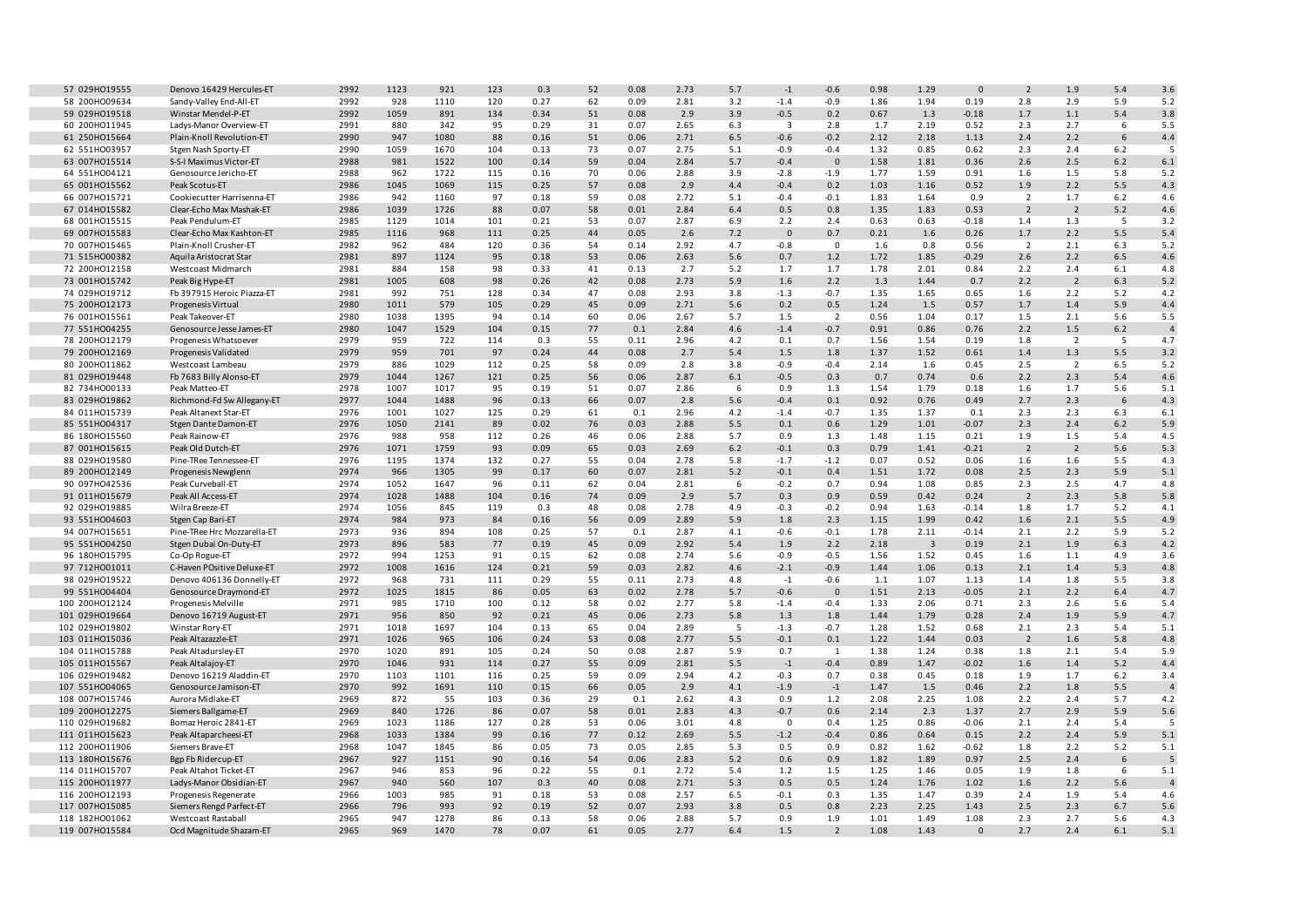| 120 011H015779 | Peak Altadobby-ET           | 2965 | 1028 | 1971 | 90  | 0.05 | 63 | 0.01     | 2.71                    | 6.6            | 0.3            | 1.2                     | 0.82 | 0.99 | $-0.01$ | 2.1            | $\overline{2}$ | 5.4   | 4.5            |
|----------------|-----------------------------|------|------|------|-----|------|----|----------|-------------------------|----------------|----------------|-------------------------|------|------|---------|----------------|----------------|-------|----------------|
| 121 029H019887 | Wilra Everglade-ET          | 2965 | 997  | 816  | 115 | 0.29 | 43 | 0.06     | 2.7                     | 5.7            | $-0.1$         | 0.3                     | 0.89 | 1.23 | 0.65    | 2.2            | 2.1            | 5.7   | 3.7            |
| 122 011H015692 | Peak Altaaffiliate-ET       | 2964 | 1001 | 56   | 105 | 0.37 | 34 | 0.11     | 2.68                    | 6.4            | $\overline{2}$ | 2.1                     | 0.97 | 1.34 | 0.31    | $\overline{2}$ | 1.8            | 5.3   | 4.6            |
| 123 001H015436 | Peak Zillion-ET             | 2964 | 1054 | 814  | 110 | 0.27 | 57 | 0.11     | 2.6                     | 5.7            | $-2.5$         | $-1.8$                  | 1.45 | 1.6  | 0.27    | 2.1            | 2.7            | $6.2$ | 5.8            |
| 124 007H015396 | Fly-Higher Huck-ET          | 2964 | 958  | 1449 | 89  | 0.11 | 54 | 0.03     | 2.6                     | 6.1            | -0.7           | 0.4                     | 1.67 | 2.12 | $-0.05$ | 2.2            | 2.1            | 5.8   | 4.7            |
| 125 097H042478 | Peak Goku-ET                | 2964 | 932  | 791  | 90  | 0.21 | 54 | 0.1      | 2.69                    | 5.8            | 1.5            | 1.9                     | 1.29 | 1.31 | $-0.08$ | $\overline{2}$ | 1.6            | 6.2   | 5.3            |
| 126 200HO12026 | Progenesis Prologue         | 2963 | 936  | 897  | 115 | 0.28 | 49 | 0.07     | 2.86                    | 4.3            | $-0.7$         | $-0.2$                  | 1.54 | 1.81 | 0.69    | 2.3            | 2.6            | 6.9   | 6.6            |
| 127 001H015620 | Peak Declaration-ET         | 2963 | 1046 | 1977 | 100 | 0.08 | 61 | $\Omega$ | 2.74                    | 6.5            | $-1.8$         | $-1.2$                  | 1.62 | 1.57 | 0.21    | 2.3            | $\overline{2}$ | 6.3   | 4.9            |
| 128 100HO12192 | Hilmar Ac Brass-ET          | 2961 | 1014 | 1470 | 96  | 0.13 | 61 | 0.05     | 2.91                    | 5.7            | 0.9            | 1.4                     | 0.85 | 0.56 | 0.56    | 2.1            | 1.9            | 6     | 4.9            |
| 129 001H015472 | Peak Galapagos-ET           | 2961 | 1021 | 1115 | 105 | 0.21 | 64 | 0.1      | 2.82                    | 5              | $-0.8$         | $-0.3$                  | 0.6  | 1.53 | 0.15    | 1.6            | 1.7            | 5.4   | 5.2            |
| 130 029H019707 | Fb 390297 Heroic Shaq-ET    | 2960 | 1032 | 1060 | 125 | 0.29 | 52 | 0.07     | 2.75                    | 4.6            | $-1.4$         | $-1$                    | 1.15 | 1.19 | 0.36    | 1.8            | 2.2            | 5.1   | 4.1            |
| 131 734H000136 | Co-Op TRipp-ET              | 2960 | 1002 | 1402 | 86  | 0.11 | 54 | 0.04     | 2.61                    | 7.3            | 0.1            | 0.4                     | 1.3  | 1.79 | 0.16    | $\overline{2}$ | 1.8            | 5.8   | 4.9            |
| 132 007H015518 | Badger Ssi Maxims Weston-ET | 2959 | 997  | 1427 | 91  | 0.12 | 49 | 0.02     | 2.7                     | 6.5            | 0.7            | 1.2                     | 0.81 | 1.78 | 0.44    | 1.9            | 1.8            | 5.8   | 4.6            |
| 133 029H019727 | Pine-TRee Butch-ET          | 2959 | 969  | 706  | 118 | 0.32 | 52 | 0.1      | 2.92                    | 3.8            | $-0.9$         | $-0.7$                  | 1.59 | 1.56 | 0.79    | 1.6            | 1.8            | 5.1   |                |
|                |                             |      |      |      |     |      |    |          |                         |                |                |                         |      |      |         |                |                |       |                |
| 134 551H004170 | Farnear Dykstra-ET          | 2959 | 1035 | 1678 | 91  | 0.09 | 64 | 0.04     | 2.69                    | 6.1            | 0.5            | 1.2                     | 0.79 | 0.94 | 0.01    | 2.2            | 2.2            | 6.2   | 5.4            |
| 135 029HO19726 | Cookiecutter Denovo Hawk-ET | 2958 | 1017 | 1046 | 131 | 0.31 | 56 | 0.08     | $\overline{\mathbf{3}}$ | 3.7            | $-2.3$         | $-1.9$                  | 1.33 | 1.49 | 0.57    | 1.8            | 1.8            | 5     | 5.4            |
| 136 011H015789 | Peak Altagaines-ET          | 2958 | 996  | 1396 | 90  | 0.12 | 59 | 0.05     | 2.86                    | 6              | 0.8            | 1                       | 1.19 | 1.46 | 0.16    | 1.8            | 1.8            | 5.7   | 5.8            |
| 137 001H015677 | Peak Extremo-ET             | 2958 | 1134 | 1031 | 103 | 0.22 | 52 | 0.07     | 2.77                    | 6.8            | 0.5            | 0.9                     | 0.27 | 0.82 | 0.05    | 1.6            | 2.2            | 5.3   | 4.3            |
| 138 551H004139 | Stgen Dedicate Offord-ET    | 2958 | 986  | 1477 | 76  | 0.07 | 62 | 0.05     | 2.91                    | 5.9            | 1.6            | 1.6                     | 1.23 | 2.1  | 0.52    | 1.9            | $\overline{2}$ | 6.6   | 5.6            |
| 139 734H000134 | Peak Delap-ET               | 2957 | 918  | 1269 | 91  | 0.14 | 48 | 0.03     | 2.86                    | 5.5            | 0.2            | 1.2                     | 1.83 | 2.04 | 0.8     | 1.9            | 2.3            | 5     | 5.2            |
| 140 029HO19501 | Denovo 16325 Sentiment-ET   | 2957 | 1035 | 1134 | 120 | 0.26 | 61 | 0.09     | 2.86                    | 4.8            | $-1.7$         | $-1$                    | 1.05 | 0.44 | 0.74    | 2.1            | 2.3            | 5.7   | 4.7            |
| 141 029H019626 | Level-Plain Vanhalen-ET     | 2957 | 1000 | 1741 | 107 | 0.13 | 58 | 0.01     | 2.73                    | 4.7            | $-2.7$         | $-2.2$                  | 1.97 | 1.86 | 0.83    | $\overline{2}$ | 2.1            | 5.9   | 5.3            |
| 142 200HO12085 | Bacon-Hill Coldplay-ET      | 2957 | 925  | 937  | 95  | 0.2  | 54 | 0.09     | 2.82                    | 4.9            | 0.6            | 0.9                     | 1.44 | 2.24 | $-0.08$ | 2.1            | 2.4            | 6.9   | 6.1            |
| 143 551H004233 | Stgen Nash Hartley-ET       | 2957 | 1118 | 1434 | 93  | 0.13 | 68 | 0.08     | 2.8                     | $6.2$          | 0.3            | 0.7                     | 0.58 | 0.67 | 0.47    | 1.5            | 1.8            | 5.2   | 4.8            |
| 144 551H004503 | Genosource Rayden-ET        | 2956 | 1111 | 705  | 95  | 0.24 | 44 | 0.08     | 2.75                    | $\overline{7}$ | 1.5            | 2.1                     | 0.89 | 1.58 | $-0.49$ | 1.8            | 2.2            | 5.8   | 5.3            |
| 145 200HO12141 | Cookiecutter Homestead-ET   | 2956 | 958  | 944  | 72  | 0.12 | 55 | 0.09     | 2.61                    | 6              | 1.2            | 1.9                     | 1.31 | 1.55 | 0.76    | 2.4            | 2.5            | 6.4   | 5.3            |
| 146 011H015792 | Peak Altainscape-ET         | 2955 | 991  | 1564 | 92  | 0.11 | 59 | 0.04     | 2.81                    | 5.6            | $-0.4$         | 0.1                     | 1.55 | 1.62 | 0.36    | 2.2            | 2.5            | $6.2$ | 5.4            |
| 147 551H003849 | Stgen Dedicate Heir-ET      | 2955 | 1054 | 631  | 93  | 0.24 | 51 | 0.11     | 2.8                     | 6.5            | 1.9            | 2.1                     | 0.55 | 1.27 | $-0.15$ | 2.1            | 1.8            | $6.2$ | 5.1            |
| 148 200HO12242 | Velthuis Barrington         | 2954 | 952  | 1436 | 114 | 0.2  | 66 | 0.07     | 2.81                    | 4.4            | $-2.3$         | $-1.5$                  | 1.63 | 1.91 | 0.01    | 2.5            | 2.5            | -5    | 5.8            |
| 149 097H042538 | Peak Gonzo-ET               | 2954 | 996  | 936  | 105 | 0.24 | 52 | 0.08     | 2.85                    | 5.7            | $-0.8$         | $\overline{\mathbf{0}}$ | 1.36 | 1.77 | 0.18    | $\overline{2}$ | $\overline{2}$ | 5.6   | 5.6            |
| 150 011H015740 | Peak Altameraki-ET          | 2954 | 965  | 781  | 104 | 0.26 | 41 | 0.06     | 2.8                     | 6              | 1.1            | 1.5                     | 1.24 | 1.61 | $-0.04$ | 1.6            | 1.3            | 5.3   | 4.8            |
|                |                             | 2954 | 1053 | 2329 |     | 0.02 | 67 | $-0.02$  | 2.8                     | 6.2            |                |                         | 0.69 | 1.39 | $-0.23$ | 2.1            | $\overline{2}$ | 4.6   | 3.4            |
| 151 001H015558 | Peak Fantismo-ET            |      |      |      | 94  |      |    |          |                         |                | $-0.6$         | 0.2                     |      |      |         |                |                |       |                |
| 152 029HO19684 | Denovo 16770 Avalon-ET      | 2954 | 1019 | 544  | 103 | 0.29 | 45 | 0.1      | 2.89                    | 5.5            | 1.3            | 1.9                     | 0.52 | 0.67 | 0.96    | 2.1            | 1.7            | $6.2$ | 5.1            |
| 153 029HO19955 | Winstar Galley-ET           | 2954 | 969  | 907  | 111 | 0.26 | 54 | 0.09     | 2.71                    | 5              | $-0.1$         | 0.2                     | 0.85 | 1.03 | 0.26    | 1.8            | $\overline{2}$ | 5.6   | 4.6            |
| 154 029HO19510 | Denovo 16333 Envy-ET        | 2954 | 972  | 1165 | 119 | 0.25 | 52 | 0.05     | 2.84                    | 4.8            | $-0.5$         | $-0.4$                  | 1.09 | 0.95 | 0.86    | 2.2            | 2.1            | 6.1   | 5.2            |
| 155 014H015250 | Cookiecutter Heliogen-ET    | 2954 | 973  | 1345 | 73  | 0.07 | 51 | 0.03     | 2.51                    | 7.8            | 1.9            | 2.5                     | 1.08 | 1.32 | 0.62    | 2.3            | 2.4            | 6.4   | 5.4            |
| 156 029H019735 | Bomaz Immense-P-ET          | 2953 | 1040 | 946  | 115 | 0.27 | 61 | 0.11     | 2.9                     | 4.7            | $-0.5$         | 0.1                     | 0.55 | 0.48 | 0.23    | 2.1            | 2.4            | 5.3   | 4.2            |
| 157 011H015625 | Co-Op Altachitchat-ET       | 2952 | 993  | 879  | 98  | 0.22 | 55 | 0.1      | 2.68                    | 5.1            | $-1$           | $-0.7$                  | 1.31 | 1.68 | 0.31    | 1.8            | 1.5            | 5.7   | 4.2            |
| 158 200HO12170 | Ocd Microchip-ET            | 2952 | 915  | 1338 | 90  | 0.13 | 54 | 0.04     | 2.67                    | 6.1            | 1              | 1.1                     | 1.24 | 2.08 | $-0.07$ | $\overline{2}$ | 2.5            | 5.6   | .5             |
| 159 551H004176 | Genosource Jaffa-ET         | 2952 | 1066 | 1412 | 95  | 0.14 | 65 | 0.07     | 2.8                     | 6.3            | $-1.2$         | $-0.7$                  | 0.96 | 1.01 | 1.04    | $\overline{2}$ | 1.2            | 6.1   | 4.4            |
| 160 200HO12166 | Progenesis Pushup           | 2950 | 833  | 490  | 121 | 0.36 | 51 | 0.13     | 2.86                    | 2.2            | $-0.8$         | $-0.2$                  | 1.87 | 1.91 | 0.52    | 2.3            | 2.4            | 5.7   | 5.7            |
| 161 007H015563 | S-S-I Bg Max Impact-ET      | 2950 | 947  | 1067 | 78  | 0.13 | 50 | 0.06     | 2.76                    | 6.5            | 2.3            | 2.2                     | 1.08 | 1.76 | 0.37    | 1.8            | 1.4            | 5.7   | 4.6            |
| 162 007H015640 | Terra-Linda Moonraker-ET    | 2950 | 877  | 1008 | 82  | 0.15 | 43 | 0.04     | 2.76                    | 6              | 1.6            | $\overline{2}$          | 1.78 | 2.03 | 1.16    | 2.8            | 2.5            | 6.3   | 5.3            |
| 163 551H004299 | Genosource Bidder-ET        | 2950 | 977  | 1520 | 69  | 0.04 | 44 | $-0.01$  | 2.58                    | 8              | 0.4            | 0.9                     | 1.99 | 2.21 | 0.87    | 2.2            | 1.7            | 6.3   | 5.4            |
| 164 734H000138 | Progenesis Loeffler-ET      | 2949 | 874  | 1059 | 102 | 0.21 | 47 | 0.05     | 2.74                    | 4.6            | $-0.8$         | $-0.2$                  | 1.98 | 2.27 | 0.68    | 2.3            | 2.2            | 5.9   | $\Delta$       |
| 165 097H042560 | Peak Everdeen-ET            | 2949 | 865  | 683  | 103 | 0.27 | 49 | 0.1      | 2.79                    | 3.7            | $-0.2$         | $-0.2$                  | 2.14 | 2.18 | 0.23    | 1.2            | 1.2            | 5.8   | 4.7            |
| 166 097H042509 | Co-Op Tombola-ET            | 2949 | 999  | 528  | 124 | 0.36 | 40 | 0.08     | 2.88                    | $\overline{a}$ | 0.3            | 0.9                     | 0.67 | 1.17 | 0.55    | 1.9            | 2.2            | 6     | 5.9            |
| 167 011H015806 | Peak Altajaneiro-ET         | 2948 | 945  | 1819 | 89  | 0.06 | 65 | 0.03     | 2.88                    | 5.2            | 0.2            | 0.9                     | 1.17 | 1.27 | 0.76    | $\overline{2}$ | 2.5            | 5.1   | 4.2            |
| 168 011H015684 | Peak Altarecharge-ET        | 2948 | 964  | 788  | 106 | 0.26 | 46 | 0.07     | 2.85                    | 4.9            | 1.2            | 1.8                     | 0.9  | 1.45 | 0.14    | 1.8            | 1.6            | 6     | 5.3            |
| 169 001H015843 | Peak Instant Replay-ET      | 2948 | 989  | 1193 | 92  | 0.16 | 46 | 0.03     | 2.65                    | 7.4            | 0.9            | 1.6                     | 0.85 | 1.39 | 0.13    | $\overline{2}$ | 2.1            | 5.9   | 5.5            |
| 170 011H015520 |                             | 2948 | 994  | 1783 | 110 | 0.14 | 67 | 0.04     | 2.94                    | 5              | $-3.5$         | $-2.7$                  | 2.02 | 1.89 | 0.53    | 2.6            | 2.5            | 6.1   | 4.8            |
|                | Peak Altarematch-ET         |      |      |      |     |      |    |          |                         |                |                |                         |      |      |         |                |                |       |                |
| 171 029H019807 | Sandy-Valley Essex-ET       | 2948 | 1024 | 963  | 105 | 0.23 | 44 | 0.05     | 2.69                    | 5.9            | $-0.7$         | $-0.4$                  | 1.3  | 1.5  | 0.67    | 2.3            | 1.8            | 5.6   | 3.5            |
| 172 551H004035 | Genosource Resolution-ET    | 2948 | 1047 | 1207 | 115 | 0.23 | 46 | 0.03     | 2.67                    | 5.2            | $-2.2$         | $-1.2$                  | 1.12 | 1.47 | 0.56    | 1.8            | 1.9            | 5.4   | $\overline{a}$ |
| 173 029HO19846 | Denovo 17194 Stadium-ET     | 2947 | 982  | 715  | 100 | 0.25 | 49 | 0.09     | 2.71                    | 5.4            | 0.6            | 1.2                     | 1.17 | 1.37 | $-0.05$ | 1.8            | 2.1            | 5.6   | 4.6            |
| 174 200HO12025 | Progenesis Royalflush       | 2946 | 747  | 234  | 60  | 0.18 | 39 | 0.11     | 2.62                    | 5.9            | 1.4            | $\overline{2}$          | 2.83 | 3.32 | 0.75    | 2.6            | 2.2            | 6.4   | 4.9            |
| 175 007H015585 | Ocd TWitch Lexon-ET         | 2946 | 919  | 706  | 114 | 0.3  | 44 | 0.08     | 2.76                    | 4.2            | 0.7            | 0.9                     | 1.42 | 1.32 | 0.42    | 1.7            | 2.1            | 5.6   | 5              |
| 176 029HO19649 | Denovo 16785 Remedy-ET      | 2946 | 988  | 640  | 106 | 0.28 | 49 | 0.1      | 2.83                    | 5              | 0.7            | 1.4                     | 0.63 | 1.18 | 0.67    | 1.7            | 1.9            | 5.7   | 6.7            |
| 177 011H015572 | Peak Altageostorm-ET        | 2946 | 935  | 1651 | 102 | 0.13 | 73 | 0.07     | 2.95                    | 3.6            | $-2.5$         | $-1.8$                  | 1.63 | 1.7  | 0.33    | 2.3            | $\overline{2}$ | $6.2$ | 5.2            |
| 178 200HO12066 | Progenesis Panther          | 2945 | 933  | 765  | 91  | 0.21 | 45 | 0.07     | 2.81                    | 5.1            | 1.6            | 1.7                     | 1.05 | 1.83 | 0.66    | 2.3            | $\overline{2}$ | 6.1   | 4.8            |
| 179 200HO12127 | Peak Viceversa-ET           | 2945 | 995  | 867  | 104 | 0.24 | 44 | 0.06     | 2.77                    | 6.3            | 0.4            | 0.9                     | 1.04 | 0.88 | 0.67    | 1.8            | 1.3            | 6     | 4.1            |
| 180 011H015781 | Peak Altaderive-ET          | 2945 | 884  | 1655 | 88  | 0.08 | 63 | 0.04     | 2.85                    | 4.9            | 0.1            | 1.2                     | 1.35 | 1.64 | 0.43    | 2.7            | 2.6            | 5.6   | 4.9            |
| 181 029H019434 | Denovo 16037 Boone-ET       | 2945 | 986  | 1261 | 118 | 0.24 | 64 | 0.08     | 2.72                    | 4.5            | $-1.9$         | $-1.1$                  | 0.74 | 0.28 | 0.77    | 2.2            | 2.7            | 5.5   | 4.6            |
| 182 011H015867 | Peak Altafiretiger-ET       | 2944 | 1060 | 1385 | 89  | 0.12 | 65 | 0.07     | 2.84                    | 6.9            | 0.1            | 0.6                     | 0.83 | 0.99 | 0.04    | 1.8            | 1.8            | 5.8   | 4.2            |
|                |                             |      |      |      |     |      |    |          |                         |                |                |                         |      |      |         |                |                |       |                |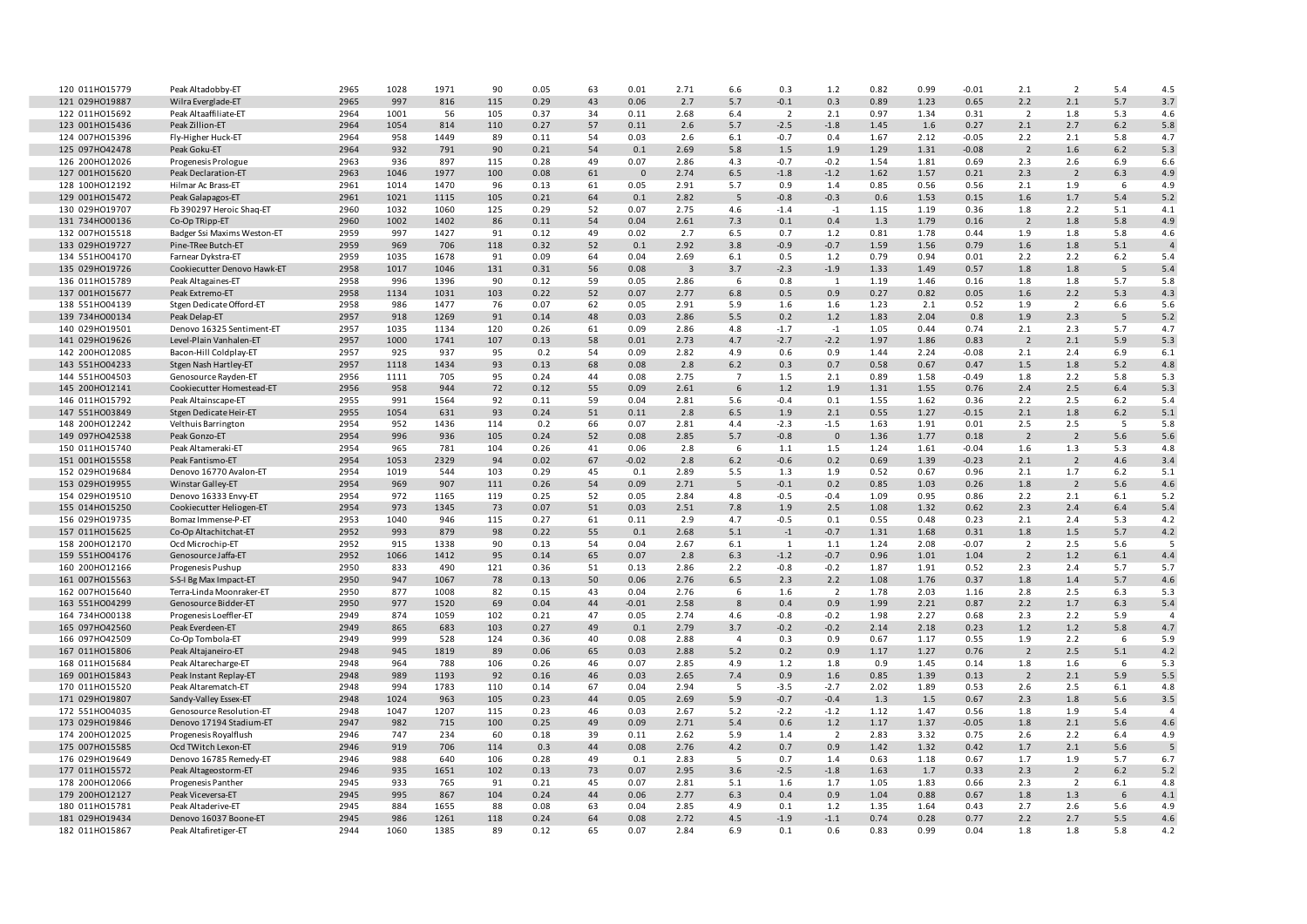| 183 011H015686 | Peak Altaschrutte-ET        | 2944 | 996  | 1029 | 90  | 0.17    | 62 | 0.1  | 2.75           | 5.8            | 1.8                     | 2.2          | 0.14 | 0.47 | 0.21        | 1.9            | $\overline{2}$ | 5.9             | 3.9            |
|----------------|-----------------------------|------|------|------|-----|---------|----|------|----------------|----------------|-------------------------|--------------|------|------|-------------|----------------|----------------|-----------------|----------------|
| 184 097H042531 | Pine-TRee Yamcha-ET         | 2944 | 957  | 1105 | 91  | 0.17    | 48 | 0.05 | 2.76           | 5.9            | 0.4                     | 0.6          | 1.42 | 1.38 | 1.02        | 1.7            | $\mathbf{1}$   | 5.6             | 3.4            |
| 185 551H004138 | Pine-TRee Lionel Cowen-ET   | 2944 | 947  | 1499 | 124 | 0.22    | 64 | 0.06 | 3.01           | 2.3            | $-2.3$                  | $-1$         | 1.36 | 1.13 | 0.54        | 2.5            | 2.8            | 5.4             | 5              |
| 186 551H004504 | Genosource Smoothman-ET     | 2944 | 900  | 1003 | 106 | 0.23    | 54 | 0.08 | 2.93           | 3.7            | 0.3                     | 0.5          | 1.83 | 1.64 | 0.29        | 1.9            | 2.1            | 5.7             | 5.7            |
|                |                             |      |      |      |     |         |    |      |                |                |                         |              |      |      |             |                |                |                 |                |
| 187 322H000043 | <b>Stantons Magnetic</b>    | 2943 | 968  | 1675 | 75  | 0.04    | 61 | 0.03 | 2.85           | 6.4            | 0.8                     | 1.6          | 1.57 | 1.61 | $-0.06$     | 1.9            | 1.7            | 5.7             | 4.1            |
| 188 029H019815 | Bomaz Hilltop-ET            | 2943 | 944  | 733  | 108 | 0.28    | 34 | 0.04 | 2.63           | 5.9            | 0.2                     | 0.7          | 1.45 | 1.75 | 0.09        | $\overline{2}$ | 1.9            | 5.8             | 4.9            |
| 189 029H019553 | Denovo 16441 Millennium-ET  | 2943 | 1071 | 486  | 115 | 0.34    | 37 | 0.08 | 2.64           | 6.5            | 0.2                     | 0.4          | 0.29 | 0.99 | 0.29        | $1.2$          | 1.6            | 4.9             | $\overline{a}$ |
| 190 029HO19496 | Level-Plain Denovo Verdi-ET | 2943 | 1003 | 1270 | 121 | 0.25    | 46 | 0.02 | 2.82           | 4.4            | $-1.5$                  | $-0.9$       | 1.11 | 1.55 | 0.78        | 1.7            | 1.5            | 6.3             | 4.6            |
|                |                             |      |      |      |     |         |    |      |                |                |                         |              |      |      |             |                |                |                 |                |
| 191 007H015487 | Badger Ssi Rngd Holliday-ET | 2943 | 909  | 1224 | 101 | 0.18    | 58 | 0.07 | 3.09           | 3.8            | $\mathsf{O}\xspace$     | 0.7          | 1.7  | 1.65 | 0.89        | 2.2            | 2.4            | $6.2$           | 5.5            |
| 192 551H003845 | Stgen Idealist-ET           | 2943 | 1000 | 1707 | 94  | 0.1     | 62 | 0.03 | 2.87           | 5.1            | $\Omega$                | 0.7          | 0.75 | 1.22 | 0.62        | 1.9            | 1.7            | 5.5             | $\overline{4}$ |
| 193 007H015731 | Ocd Fritz Neo-ET            | 2942 | 936  | 1114 | 97  | 0.19    | 47 | 0.04 | 2.8            | 5.9            | 0.3                     | 0.9          | 1.56 | 1.61 | 0.66        | $\overline{2}$ | 2.2            | 5.6             | 3.8            |
|                |                             |      |      |      |     |         |    |      |                |                |                         |              |      |      |             |                | 2.7            |                 | 5              |
| 194 001H015798 | Peak Newsflash-ET           | 2942 | 1006 | 1300 | 111 | 0.21    | 50 | 0.03 | 2.82           | 5.3            | $-0.8$                  | 0.2          | 0.92 | 1.11 | 0.53        | 2.2            |                | 5.1             |                |
| 195 029HO19873 | Winstar Equity-P-ET         | 2942 | 1012 | 934  | 91  | 0.19    | 47 | 0.06 | 2.89           | $5.8\,$        | 1.7                     | 2.2          | 1.01 | 1.53 | 0.25        | 1.7            | $1.5$          | 5.3             | 4.2            |
| 196 551H004352 | 551ho04352                  | 2942 | 901  | 590  | 102 | 0.28    | 50 | 0.11 | 2.91           | 3.8            | $\mathbf 0$             | 1            | 1.81 | 1.55 | 0.85        | 2.3            | 2.5            | 5.7             | 5.2            |
| 197 029HO19635 | <b>Bomaz Magnific-ET</b>    | 2942 | 1020 | 202  | 124 | 0.41    | 51 | 0.16 | 2.8            | 4.3            | $-0.4$                  | 0.1          | 0.36 | 0.51 | 0.11        | 1.7            | 2.2            | 4.9             | 3.9            |
|                |                             |      |      |      |     |         |    |      |                |                |                         |              |      |      |             |                |                |                 |                |
| 198 097H042578 | Peak Eckerton-ET            | 2942 | 932  | 1208 | 126 | 0.27    | 63 | 0.09 | 2.93           | 2.9            | $-2.2$                  | $-1.6$       | 1.26 | 1.63 | $-0.08$     | 2.1            | 1.4            | 6               | 5.1            |
| 199 007HO15348 | S-S-I Eisaku Payload-ET     | 2942 | 964  | 1890 | 90  | 0.06    | 71 | 0.04 | $\overline{3}$ | 4.8            | $-0.8$                  | $-0.3$       | 1.29 | 1.22 | 1.15        | 2.5            | $\overline{2}$ | 5.6             | 3.3            |
| 200 029HO19691 | Fb 6141 Heroic Maradona-ET  | 2942 | 981  | 1088 | 115 | 0.25    | 54 | 0.07 | 2.8            | 3.9            | $-1.9$                  | $-1.3$       | 1.64 | 1.49 | 0.24        | 1.9            | 1.7            | 5.2             | 3.4            |
| 201 029H019812 | Wet Acura Maximus-ET        | 2942 | 991  | 1162 | 107 | 0.21    | 50 | 0.05 | 2.78           | 5.5            | 0.5                     | $\mathbf{1}$ | 0.99 | 0.56 | 0.2         | $\overline{2}$ | 1.4            | 5.9             | 4.9            |
| 202 001H015754 |                             | 2941 | 1020 | 1311 | 119 | 0.23    | 49 | 0.03 | 2.78           | 4.8            | $-1.8$                  | $-1.2$       | 1.15 | 1.54 | 0.25        | 1.7            | 1.5            | 5.4             | 4.7            |
|                | Progenesis Zeal-ET          |      |      |      |     |         |    |      |                |                |                         |              |      |      |             |                |                |                 |                |
| 203 777H011852 | Progenesis Pinball          | 2941 | 875  | 1047 | 91  | 0.17    | 39 | 0.02 | 2.68           | 5.6            | 1.2                     | 1.4          | 1.55 | 2.18 | 1.06        | 2.2            | 2.1            | 6.4             | 5.1            |
| 204 011H015952 | Peak Altalienonme-ET        | 2941 | 973  | 1389 | 91  | 0.13    | 60 | 0.06 | 2.79           | 6              | 0                       | 0.7          | 0.92 | 1.53 | 0.04        | 1.5            | 1.6            | 5.4             | -5             |
| 205 551H004333 | Fb 420028 Heroic Vitale-ET  | 2941 | 942  | 749  | 116 | 0.3     | 47 | 0.08 | 2.72           | 4.3            | $-1.5$                  | $-1.2$       | 1.58 | 1.66 | 0.61        | 2.3            | 2.2            | 5.7             | 5.1            |
| 206 029HO19629 | Z-Happy Winterfell-ET       | 2941 | 978  | 790  | 110 | 0.28    | 50 | 0.09 | 2.79           | 4.5            | 1.4                     | 1.9          | 0.73 | 0.26 | 0.06        | 2.6            | 1.9            | 5.7             | 3.5            |
|                |                             |      |      |      |     |         |    |      |                |                |                         |              |      |      |             |                |                |                 |                |
| 207 029HO19485 | Bomaz Episode-ET            | 2941 | 980  | 385  | 109 | 0.33    | 49 | 0.13 | 2.79           | 5.6            | 1.3                     | 1.7          | 0.53 | 0.51 | 0.37        | 1.7            | 1.5            | 5.3             | $\overline{4}$ |
| 208 014H015179 | Plain-Knoll Renegad TRooper | 2941 | 864  | 805  | 95  | 0.22    | 55 | 0.1  | 2.97           | 4.6            | 0.5                     | 1.1          | 1.57 | 1.58 | 0.95        | 2.7            | $\overline{3}$ | 6.8             | 6.1            |
| 209 551H004177 | Genosource Dreamy-ET        | 2941 | 1024 | 1178 | 74  | 0.1     | 58 | 0.07 | 2.68           | 6.9            | $-0.2$                  | 0.1          | 1.17 | 1.85 | 1.05        | 1.2            | 1.4            | 5.6             | 4.5            |
| 210 097H042580 | Dg Mr Eli-ET                | 2940 | 940  | 1547 | 122 | 0.21    | 64 | 0.05 | 2.88           | 2.2            | $-1.5$                  | $-0.7$       | 1.3  | 1.08 | $-0.15$     | 1.6            | 1.9            | 5.2             | 5.3            |
|                |                             |      |      |      |     |         |    |      |                |                |                         |              |      |      |             |                |                |                 |                |
| 211 180HO15862 | Peak Rescue-ET              | 2940 | 968  | 1040 | 97  | 0.2     | 54 | 0.07 | 2.87           | 5.9            | 0.3                     | 1.3          | 0.88 | 1.14 | 0.12        | 1.8            | $1.4$          | 6               | 4.3            |
| 212 001H015711 | Peak Last Dance-ET          | 2940 | 1077 | 780  | 105 | 0.26    | 56 | 0.11 | 2.76           | 6              | $^{\circ}$              | 0.6          | 0.54 | 1.13 | $-0.4$      | 1.9            | 2.3            | 4.9             | 5.2            |
| 213 007H015824 | Hilmar Max Motivated        | 2940 | 1008 | 1251 | 113 | 0.22    | 54 | 0.05 | 2.92           | 5.2            | 0.7                     | $\mathbf{1}$ | 0.68 | 0.39 | $-0.02$     | 1.9            | 1.6            | 5.5             | $\overline{4}$ |
| 214 200HO12159 | Westcoast Earlyriser        | 2939 | 901  | 1252 | 105 | 0.19    | 56 | 0.06 | 2.88           | 3.9            | $-1$                    | $-0.4$       | 1.85 | 1.77 | 0.49        | 2.2            | 1.5            | 5.2             | 4.5            |
|                |                             |      |      |      | 104 | 0.25    |    |      | 2.82           | 3.9            |                         |              | 2.22 | 2.04 | 0.59        |                | $\overline{3}$ | 6.3             | 7.1            |
| 215 200HO12161 | Claynook Zaid               | 2939 | 802  | 854  |     |         | 51 | 0.08 |                |                | $-0.2$                  | 0.3          |      |      |             | 3.1            |                |                 |                |
| 216 097H042464 | Progenesis Intricate-ET     | 2939 | 906  | 847  | 93  | 0.21    | 47 | 0.07 | 2.75           | 5              | 0.7                     | 1            | 1.69 | 1.49 | 0.45        | 1.7            | 1.3            | 6.1             | 3.4            |
| 217 029HO19864 | Aot Hashtag-ET              | 2939 | 909  | 1151 | 100 | 0.19    | 39 | 0.01 | 2.68           | 5.6            | 0.1                     | 0.9          | 1.8  | 1.95 | 1.03        | 2.1            | 2.7            | 5.4             | 6.5            |
| 218 200HO12135 | Peak Volcano-ET             | 2939 | 944  | 728  | 101 | 0.25    | 42 | 0.07 | 2.73           | 6              | 0.2                     | 0.7          | 1.46 | 1.39 | 0.87        | 2.3            | 2.3            | $6.2$           | 4.9            |
| 219 180HO15577 |                             | 2939 | 891  | 1403 | 112 | 0.2     | 62 | 0.06 | 2.65           | 4.2            | $-1.3$                  | $-0.8$       | 1.47 | 1.08 | 0.2         | 2.6            | 2.5            | $7\overline{ }$ | 5.6            |
|                | Peak Ring-ET                |      |      |      |     |         |    |      |                |                |                         |              |      |      |             |                |                |                 |                |
| 220 029HO20250 | Boghill Glamour Hale ET     | 2938 | 998  | 192  | 131 | 0.44    | 32 | 0.09 | 2.84           | $\overline{4}$ | $-0.7$                  | $-0.5$       | 1.4  | 1.49 | 0.4         | 1.4            | 1.4            | 5.1             | 4.2            |
| 221 011H015565 | Peak Altatalento-ET         | 2938 | 1075 | 1186 | 114 | 0.23    | 61 | 0.08 | 2.92           | 5.4            | $-0.2$                  | 0.2          | 0.59 | 1.12 | $-0.56$     | 2.2            | 2.5            | 5.2             | 5.3            |
| 222 250HO15625 | Four-Hills Aot Hardtop-T-ET | 2938 | 881  | 392  | 75  | 0.21    | 33 | 0.07 | 2.78           | 6              | $\overline{\mathbf{3}}$ | 3.3          | 2.01 | 2.11 | 0.57        | 2.1            | 2.7            | 5.4             | 5.7            |
| 223 029H019808 | Sandy-Valley Sinatra-ET     | 2938 | 1027 | 712  | 108 | 0.28    | 46 | 0.08 | 2.86           | $5.8\,$        | $-0.5$                  | $-0.3$       | 1.08 | 1.46 | 0.68        | 1.9            | 1.6            | $5.2$           | 3.3            |
|                |                             |      |      |      |     |         |    |      |                |                |                         |              |      |      |             |                |                |                 |                |
| 224 029HO19692 | Fb 415007 Heroic Gorman-ET  | 2938 | 1075 | 816  | 135 | 0.36    | 45 | 0.07 | 2.78           | 4.3            | $-0.2$                  | 0.3          | 0.16 | 0.5  | 0.09        | 1.5            | 1.9            | 5.5             | 4.6            |
| 225 029HO19714 | Fb 376832 Hrc Funkhouser-ET | 2938 | 1071 | 1018 | 129 | 0.31    | 47 | 0.05 | 2.9            | 4.3            | $-1.6$                  | $-1.1$       | 0.84 | 1.54 | 0.13        | 1.2            | 1.7            | 5.1             | 4.9            |
| 226 007H015266 | Adaway High Demand 2390-ET  | 2938 | 883  | 1027 | 85  | 0.16    | 53 | 0.07 | 2.66           | 4.9            | 1.8                     | 2.3          | 1.22 | 1.3  | $\mathbf 0$ | 2.4            | 2.2            | 5.3             | 3.6            |
| 227 029HO19744 | Pine-TRee Haiti-ET          | 2938 | 1079 | 818  | 137 | 0.37    | 38 | 0.04 | 2.72           | 4.8            | $-1.7$                  | $-1.3$       | 0.85 | 0.87 | 0.35        | 1.9            | 1.9            | 5.2             | 3.9            |
|                |                             |      |      |      |     |         |    |      |                |                |                         |              |      |      |             |                |                |                 |                |
| 228 551H004302 | Genosource Comrade-ET       | 2938 | 989  | 1399 | 70  | 0.06    | 56 | 0.04 | 2.66           | 7.1            | 1.5                     | 1.8          | 1.4  | 1.74 | $-0.44$     | $\overline{2}$ | 2.4            | 5.5             | .5             |
| 229 200HO12101 | Progenesis Richmond         | 2937 | 934  | 944  | 104 | 0.23    | 43 | 0.05 | 2.74           | 4.8            | $-0.8$                  | $\mathbf{0}$ | 1.55 | 1.64 | 1.13        | 2.5            | 2.5            | 4.9             | 4.2            |
| 230 029HO19563 | Denovo 16759 Sydney-ET      | 2937 | 1084 | 1260 | 132 | 0.29    | 48 | 0.03 | 2.82           | 5              | $-1.4$                  | $-1$         | 0.56 | 0.77 | $-0.01$     | 1.7            | $\overline{2}$ | 5.5             | 3.8            |
| 231 029H019612 | Denovo 16572 Halsey-ET      | 2937 | 978  | 598  | 135 | 0.39    | 43 | 0.09 | 2.77           | 4.1            | $-1.8$                  | $-1.3$       | 1.35 | 0.91 | 0.69        | 2.1            | 2.1            | 5.4             | 5.2            |
|                |                             |      |      |      |     |         |    |      |                |                |                         |              |      |      |             |                |                |                 |                |
| 232 007H015069 | Bomaz Top Dog-ET            | 2937 | 936  | 741  | 113 | 0.29    | 43 | 0.07 | 2.64           | 4.9            | 0                       | 0.5          | 0.84 | 1.33 | 0.38        | 2.5            | 2.3            | 5.9             | 4.9            |
| 233 029HO19531 | Denovo 16241 Chandler-ET    | 2937 | 971  | 435  | 110 | 0.33    | 40 | 0.09 | 2.75           | $5.8\,$        | 0.6                     | 1.4          | 0.91 | 0.73 | 0.54        | $\overline{2}$ | 2.5            | 5.5             | 4.8            |
| 234 551H004175 | Tir Exclusion-ET            | 2937 | 1073 | 1834 | 67  | $-0.01$ | 59 | 0.01 | 2.69           | 8.6            | 1.3                     | 1.4          | 0.95 | 0.74 | 1.12        | 1.6            | 2.1            | 5.7             | 5.5            |
| 235 551H004284 | Stgen Dedicate Ascot-ET     | 2937 | 1003 | 1737 | 92  | 0.09    | 61 | 0.02 | 2.66           | 6.1            | $-0.2$                  | 0.3          | 0.97 | 1.85 | $-0.43$     | 2.1            | 2.5            | 5.9             | 6.5            |
|                |                             |      |      |      |     |         |    |      |                |                |                         |              |      |      |             |                |                |                 |                |
| 236 551H004307 | Genosource Big Deal-ET      | 2937 | 950  | 1196 | 96  | 0.17    | 63 | 0.09 | 2.76           | 4.7            | $-1.8$                  | $-1.1$       | 1.8  | 1.45 | 0.73        | 1.7            | 1.6            | 5.5             | 4.7            |
| 237 029H019851 | Denovo 17129 Hazleton-ET    | 2936 | 992  | 859  | 110 | 0.27    | 51 | 0.08 | 2.97           | 4.7            | 0.6                     | 0.9          | 0.59 | 1.36 | 0.2         | 1.6            | 1.9            | 5.1             | 4.9            |
| 238 029H019747 | Fb 8081 Heroic Olajuwon-ET  | 2936 | 1018 | 1134 | 140 | 0.33    | 53 | 0.06 | 2.95           | 3.6            | $-1.8$                  | $-1.6$       | 1.29 | 1.15 | $-0.57$     | 1.9            | 2.2            | 5.2             | .5             |
| 239 007H015394 | Kings-Ransom Legcy Drive-ET | 2936 | 983  | 964  | 85  | 0.17    | 44 | 0.05 | 2.68           | 6.7            | 1.5                     | 2.4          | 1.06 | 1.58 | $-0.08$     | 2.1            | 2.5            | $5.2$           | 4.1            |
|                |                             |      |      |      |     |         |    |      |                |                |                         |              |      |      |             |                |                |                 |                |
| 240 014H015223 | Sandy-Valley R Conway-ET    | 2936 | 896  | 535  | 105 | 0.3     | 48 | 0.11 | 2.86           | 4.5            | 1.2                     | 1.3          | 1.29 | 1.5  | 0.43        | 2.5            | 2.5            | 7.3             | 6.4            |
| 241 200HO12243 | Progenesis Phablet          | 2935 | 957  | 230  | 101 | 0.33    | 43 | 0.13 | 2.74           | 5.4            | 0.8                     | $\mathbf{1}$ | 1.05 | 1.5  | $-0.11$     | 1.6            | 1.9            | 4.8             | 3.8            |
| 242 100HO12211 | Ladys-Manor Optimus-ET      | 2935 | 911  | 1215 | 100 | 0.18    | 52 | 0.05 | 2.83           | 5              | $-0.6$                  | 0.2          | 1.25 | 1.56 | 0.81        | 2.2            | 1.8            | 5.9             | 4.4            |
| 243 029HO19751 | Fb 7523 Heroic Bird-ET      | 2935 | 873  | 1177 | 109 | 0.22    | 45 | 0.03 | 2.9            | 4.7            | 0.4                     | 0.8          | 1.69 | 1.7  | 0.38        | $\overline{2}$ | 1.8            | 5.4             | 4.5            |
|                |                             |      |      |      |     |         |    |      |                |                |                         |              |      |      |             |                |                |                 |                |
| 244 200HO12083 | Ocd Brunswick-ET            | 2935 | 1044 | 851  | 74  | 0.14    | 49 | 0.08 | 2.65           | 8.1            | 1.5                     | 1.7          | 0.67 | 1.39 | 0.27        | 1.9            | 1.8            | 5.5             | 4.5            |
| 245 029HO19710 | Fb 415007 Hrc Seinfeld-ET   | 2935 | 1001 | 267  | 139 | 0.45    | 35 | 0.09 | 2.69           | 4.7            | $-1.5$                  | $-1.2$       | 0.95 | 1.08 | 0.19        | 1.7            | $\overline{2}$ | 5.1             | 4.5            |
|                |                             |      |      |      |     |         |    |      |                |                |                         |              |      |      |             |                |                |                 |                |